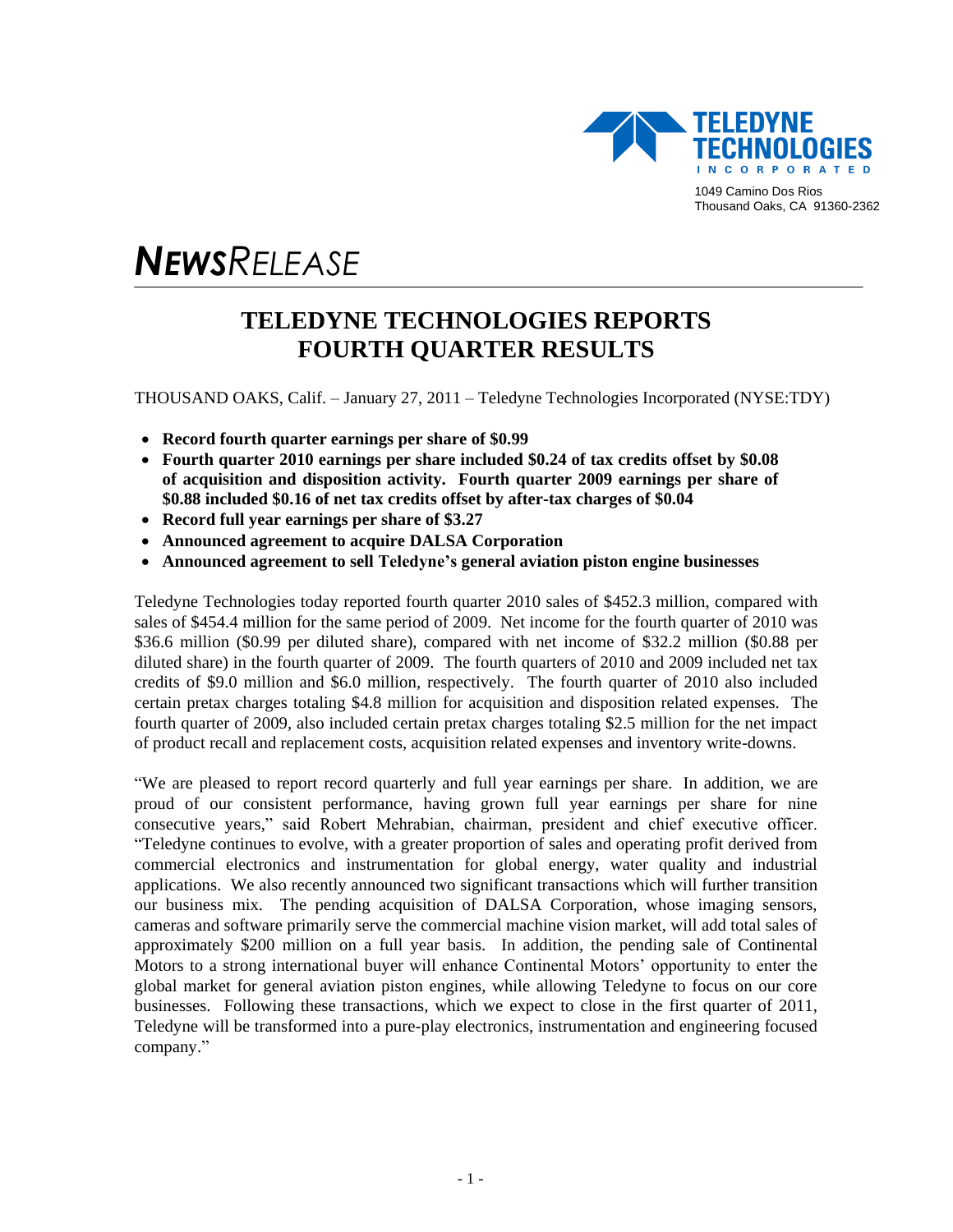# **Full Year 2010**

Sales for 2010 were \$1,777.9 million, compared with \$1,765.2 million for 2009. Net income for 2010 was \$120.5 million (\$3.27 per diluted share), compared with \$113.3 million (\$3.10 per diluted share) for 2009. Net income for 2010 included pension expense of \$5.2 million (\$4.4 million in net pension income after recovery from certain government contracts), compared with pension expense of \$22.5 million (\$10.1 million in net pension expense after recovery from certain government contracts) in 2009. Net income for 2010 and 2009 also included net tax credits of \$12.5 million and \$15.0 million, respectively.

**Review of Operations** (Comparisons are with the fourth quarter of 2009, unless noted otherwise. The fourth quarter of 2010 contained 13 weeks and the fourth quarter of 2009 contained 14 weeks.)

# **Electronics and Communications**

The Electronics and Communications segment's fourth quarter 2010 sales were \$335.6 million, compared with \$321.9 million, an increase of 4.3%. Fourth quarter 2010 operating profit was \$48.1 million, compared with operating profit of \$46.0 million, an increase of 4.6%.

The fourth quarter 2010 sales change resulted primarily from higher sales of defense electronics, electronic instrumentation and other commercial electronics. The revenue growth in defense electronics was driven by acquisitions made in 2010. Sales of defense electronics included \$9.9 million in sales from recent acquisitions, including the Paradise Datacom and Labtech divisions of Intelek plc ("Intelek") and Optimum Optical Systems, Inc. Sales of electronic instrumentation primarily reflected higher sales of industrial instrumentation, partially offset by reduced sales of environmental instrumentation products. Sales of other commercial electronics primarily reflected higher sales for avionics systems. The increase in operating profit reflected the impact of higher sales, lower pension expense and a \$0.8 million reduction in certain insurance reserves, partially offset by \$1.4 million in pretax acquisition-related costs. The fourth quarter of 2009 included inventory write-downs of \$0.7 million. Operating profit included pension expense of \$0.8 million in the fourth quarter of 2010, compared with \$2.5 million. Pension expense allocated to contracts pursuant to U.S. Government Cost Accounting Standards ("CAS") was \$0.7 in the fourth quarter of 2010, compared with \$0.6 million.

In December 2010, Teledyne and DALSA Corporation (TSX: DSA) ("DALSA") jointly announced that they entered into a definitive agreement that provides for the acquisition of DALSA Corporation by a wholly-owned subsidiary of Teledyne. Pursuant to the transaction, Teledyne will acquire all of the outstanding common shares of DALSA for CAD \$18.25 per share payable in cash. The aggregate value for the transaction is approximately CAD \$341 million, taking into account DALSA's stock options and net cash as of September 30, 2010. The completion of the transaction is subject to a number of closing conditions, including the approval of shareholders of DALSA.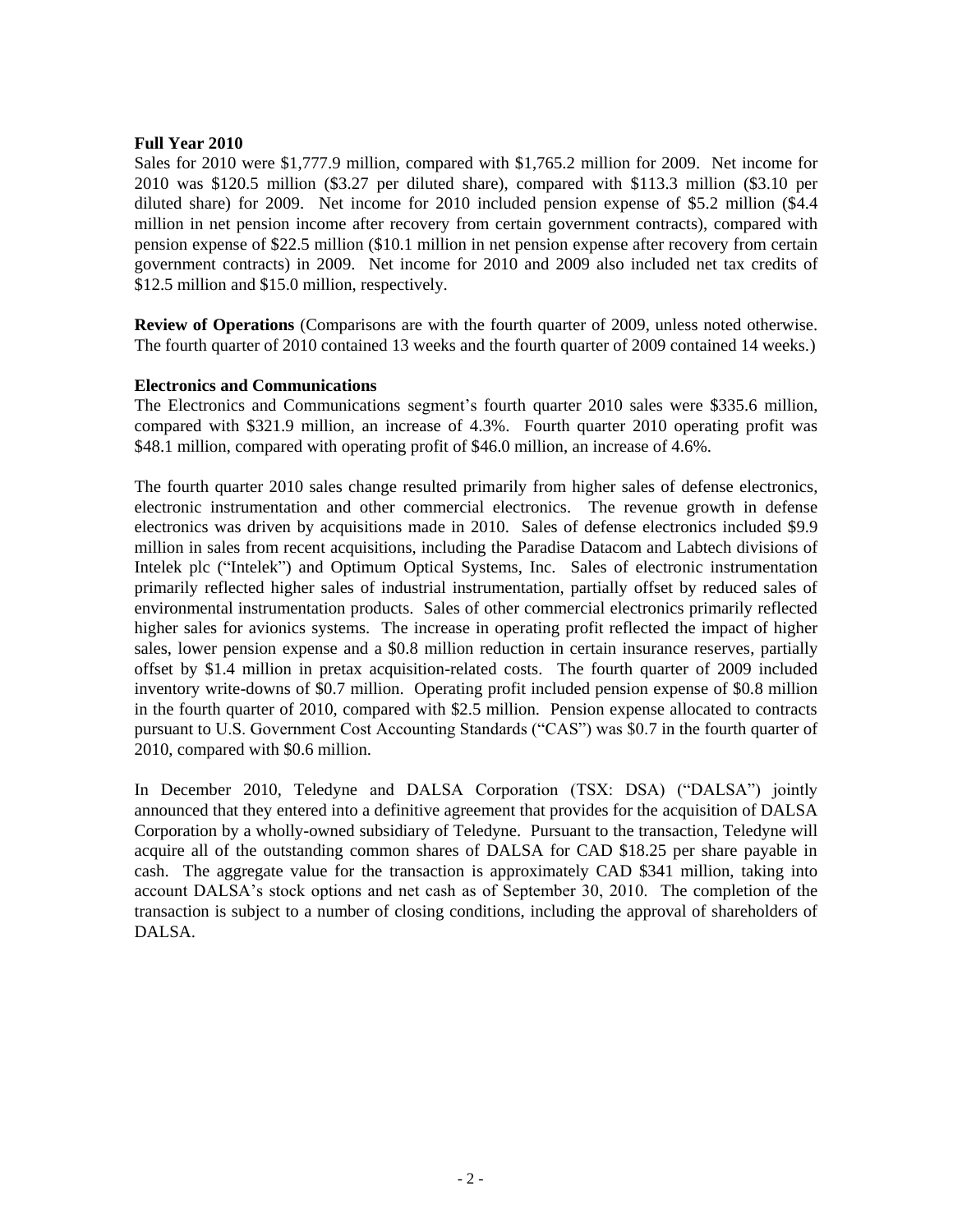# **Engineered Systems**

The Engineered Systems segment's fourth quarter 2010 sales were \$67.3 million, compared with \$86.5 million, a decrease of 22.2%. Operating profit was \$6.3 million for the fourth quarter of 2010, compared with operating profit of \$7.9 million, a decrease of 20.3%.

The fourth quarter 2010 sales decrease primarily reflected lower sales for NASA programs and lower sales of missile defense programs, primarily the Ground-based Midcourse Defense engineering services and also reflected lower sales of gas centrifuge service modules, partially offset by \$3.5 million in sales from the acquisition of the CML division of Intelek. Operating profit in the fourth quarter of 2010 reflected the impact of lower sales and disposition related costs of \$0.8 million related to the reduction of organizational conflict of interest business activity, partially offset by lower pension expense. Operating profit included pension expense of \$0.2 million in the fourth quarter of 2010, compared with \$2.7 million. Pension expense allocated to contracts pursuant to CAS was \$1.6 million in the fourth quarter of 2010, compared with \$2.4 million.

# **Aerospace Engines and Components**

The Aerospace Engines and Components segment's fourth quarter 2010 sales were \$30.8 million, compared with \$26.9 million, an increase of 14.5%. The operating loss was \$0.8 million for the fourth quarter of 2010, compared with an operating loss of \$3.0 million.

Fourth quarter 2010 sales primarily reflected higher sales of engines for new OEM aircraft. Operating profit in 2010 included \$1.5 million in professional fee expenses related to the potential sale of this segment. Fourth quarter operating profit in 2010 included lower LIFO expense of \$1.2 million. Operating profit in 2010 and 2009 included \$0.5 million and \$1.3 million, respectively, from the reduction in certain insurance reserves. The fourth quarter of 2009 included the net impact of product recall and replacement costs of \$1.3 million. In December 2010, Teledyne and AVIC International Holding Corporation ("AVIC International") announced an agreement to sell Teledyne's general aviation piston engine businesses, which comprise the Aerospace Engines and Components segment, to Technify Motor (USA) LTD., a subsidiary of AVIC International, for \$186 million in cash. The transaction is subject to a number of closing conditions.

# **Energy and Power Systems**

The Energy and Power Systems segment's fourth quarter 2010 sales were \$18.6 million, compared with \$19.1 million, a decrease of 2.6%. Operating profit increased to \$2.7 million for the fourth quarter 2010, compared with operating profit of \$0.7 million.

Fourth quarter 2010 sales primarily reflected lower government power systems sales, partially offset by higher battery product sales. Operating profit primarily reflected higher margins related to the Joint Air-to-Surface Standoff Missile ("JASSM") turbine engine program and lower LIFO expense of \$0.2 million.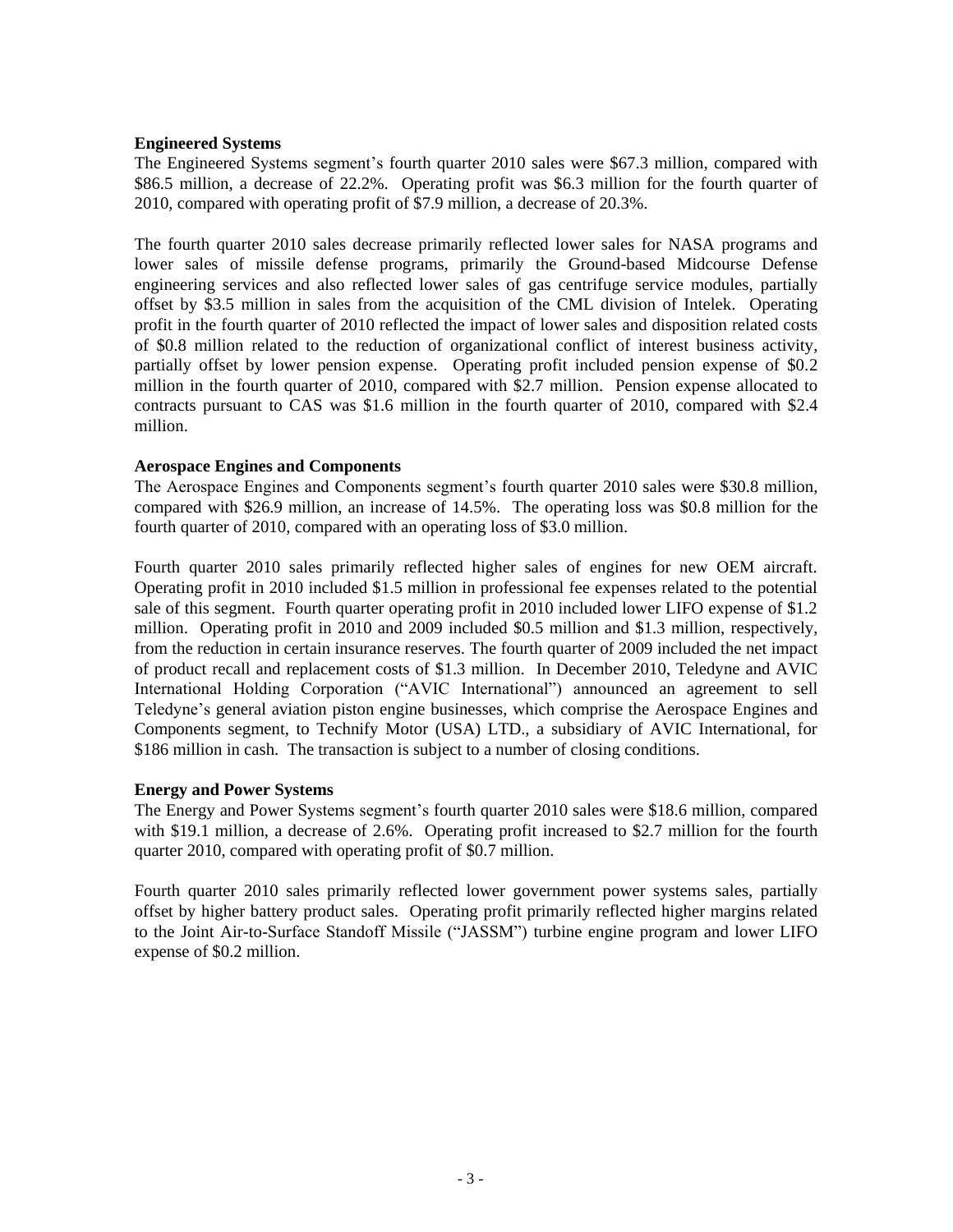### **Additional Financial Information**

#### **Cash Flow**

Cash provided by operating activities was \$68.0 million for the fourth quarter of 2010, compared with \$79.8 million. The lower cash provided by operating activities in the fourth quarter of 2010 reflected the impact of an \$8.0 million contribution to a foreign pension plan. Free cash flow (cash from operating activities less capital expenditures) was \$52.0 million for the fourth quarter of 2010, compared with \$70.4 million and also reflected higher capital spending and lower cash provided by operating activities. At January 2, 2011, total debt was \$267.3 million, which included \$250.0 million in senior notes and \$17.3 million in capital lease obligations. Cash and cash equivalents were \$75.1 million at January 2, 2011. The company received \$1.6 million from the exercise of employee stock options in the fourth quarter of 2010, compared with \$0.6 million. Capital expenditures for the fourth quarter of 2010 were \$16.0 million, compared with \$9.4 million. The 2010 amount includes \$7.8 million for the purchase of a previously leased facility. Depreciation and amortization expense for the fourth quarter of 2010 was \$12.6 million, compared with \$11.5 million. As noted earlier, in December 2010 Teledyne entered into an agreement to acquire DALSA for CAD \$18.25 per share payable in cash. The aggregate value for the transaction is approximately CAD \$341 million, taking into account DALSA's stock options and net cash as of September 30, 2010. In addition, in December 2010, Teledyne entered into an agreement to sell Teledyne's general aviation piston engine businesses for \$186 million in cash.

| Free Cash Flow $(a)$<br>(in millions, brackets indicate use of funds)                           | Fourth<br><b>Ouarter</b><br>2010 |                |     | Fourth<br><b>Ouarter</b><br>2009 | Total<br>Year<br>2010 |                 | Total<br>Year<br>2009 |                 |
|-------------------------------------------------------------------------------------------------|----------------------------------|----------------|-----|----------------------------------|-----------------------|-----------------|-----------------------|-----------------|
| Cash provided by operating activities<br>Capital expenditures for property, plant and equipment | S                                | 68.0<br>(16.0) | \$. | 79.8<br>(9.4)                    | \$.                   | 141.8<br>(33.4) |                       | 154.9<br>(36.2) |
| Free cash flow                                                                                  |                                  | 52.0           |     | 70.4                             |                       | 108.4           |                       | 118.7           |
| Pension contributions, net of tax (b)                                                           |                                  | 5.0            |     |                                  |                       | 27.6            |                       | 71.1            |
| Adjusted free cash flow                                                                         | S                                | 57.0           | \$  | 70.4                             | S                     | 136.0           |                       | 189.8           |

(a) The company defines free cash flow as cash provided by operating activities (a measure prescribed by generally accepted accounting principles) less capital expenditures for property, plant and equipment. Adjusted free cash flow eliminates the impact of pension contributions on a net of tax basis. The company believes that this supplemental non-GAAP information is useful to assist management and the investment community in analyzing the company's ability to generate cash flow, including the impact of voluntary and required pension contributions.

(b) All pension contributions were voluntary.

#### **Pension**

Pension expense was \$1.3 million for the fourth quarter of 2010 compared with \$5.6 million. Pension expense allocated to contracts pursuant to CAS was \$2.4 million for the fourth quarter of 2010 compared with \$3.1 million. Pension expense determined allowable under CAS can generally be recovered through the pricing of products and services sold to the U.S. Government. In accordance with pension accounting, in the fourth quarter of 2010 the company recorded a \$9.8 million non-cash decrease to stockholders' equity for the minimum benefit plan liability adjustment component of equity and also recorded a \$13.4 million increase to the long-term pension liability. The decrease to equity did not affect net income and was recorded net of deferred taxes.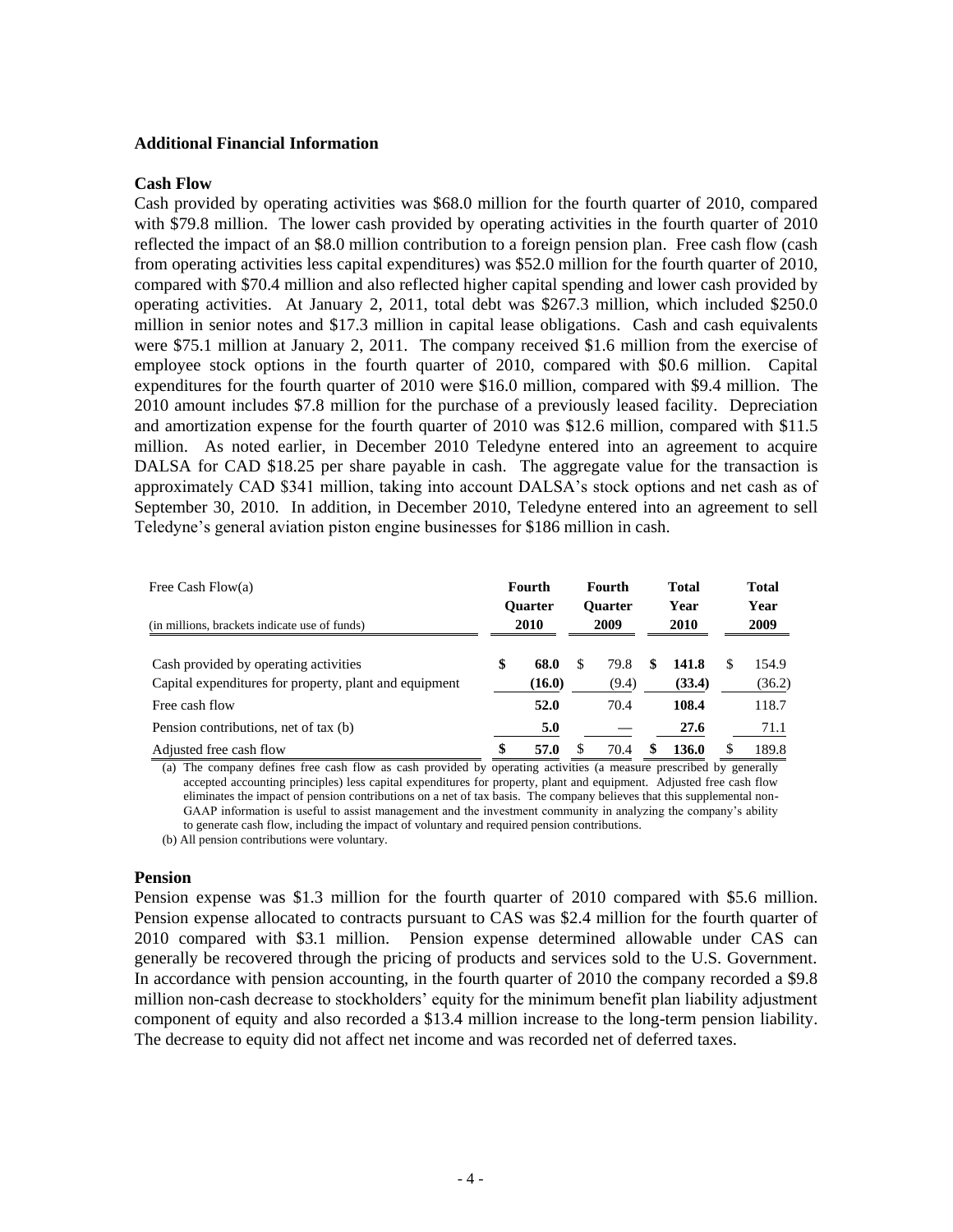# **Income Taxes**

The effective tax rate for the fourth quarter of 2010 was 18.8% compared with 23.9%. The fourth quarters of 2010 and 2009 included net tax credits of \$9.0 million and \$6.0 million, respectively, primarily research and development tax credits. Excluding the net tax credits, the effective tax rates for the fourth quarters of 2010 and 2009, would have been 38.8% and 38.1%, respectively.

The total year 2010 effective tax rate was 31.2% compared with an effective tax rate of 29.4% for 2009. The effective tax rates for total year 2010 and 2009 included tax credits of \$12.5 million and \$15.0 million, respectively. Excluding these items the company's effective tax rate for total year 2010 and 2009 would have been 38.4% and 38.7%, respectively.

# **Stock Option Compensation Expense**

For the fourth quarter of 2010, the company recorded a total of \$1.2 million in stock option expense, of which \$0.4 million was recorded as corporate expense and \$0.8 million was recorded in the operating segment results. For the fourth quarter of 2009, the company recorded a total of \$1.3 million in stock option expense, of which \$0.4 million was recorded as corporate expense and \$0.9 million was recorded in the operating segment results.

# **Other**

Interest expense, net of interest income, was \$3.4 million for the fourth quarter of 2010, compared with \$1.1 million, and primarily reflected higher average interest rates. Minority interest reflected the minority ownership interests in Teledyne Energy Systems, Inc. Corporate expense was \$8.5 million for the fourth quarter of 2010, compared with \$8.3 million.

# **Forward-Looking Statements Cautionary Notice**

This press release contains forward-looking statements, as defined in the Private Securities Litigation Reform Act of 1995, directly and indirectly relating to growth opportunities. All statements made in this press release that are not historical in nature should be considered forwardlooking. Actual results could differ materially from these forward-looking statements. Many factors could change the anticipated results: including disruptions in the global economy; insurance and credit markets; changes in demand for products sold to the defense electronics, instrumentation and energy exploration and production, commercial aviation, semiconductor and communications markets; funding, continuation and award of government programs; continued liquidity of our suppliers and customers (including commercial aviation customers); and availability of credit to our suppliers and customers; and a potential decrease in offshore oil production and exploration activity due to April 2010 oil spill in the Gulf of Mexico. Increasing fuel costs could negatively affect the markets of our commercial aviation businesses. Lower oil and natural gas prices could negatively affect our business units that supply the oil and gas industry. In addition, financial market fluctuations affect the value of the company's pension assets.

Global responses to terrorism and other perceived threats increase uncertainties associated with forward-looking statements about our businesses. Various responses to terrorism and perceived threats could realign government programs, and affect the composition, funding or timing of our programs. Changes in the policies of U.S. and foreign governments could result, over time, in reductions and realignment in defense or other government spending and further changes in programs in which the company participates, including anticipated reductions in the company's missile defense engineering services and certain NASA programs.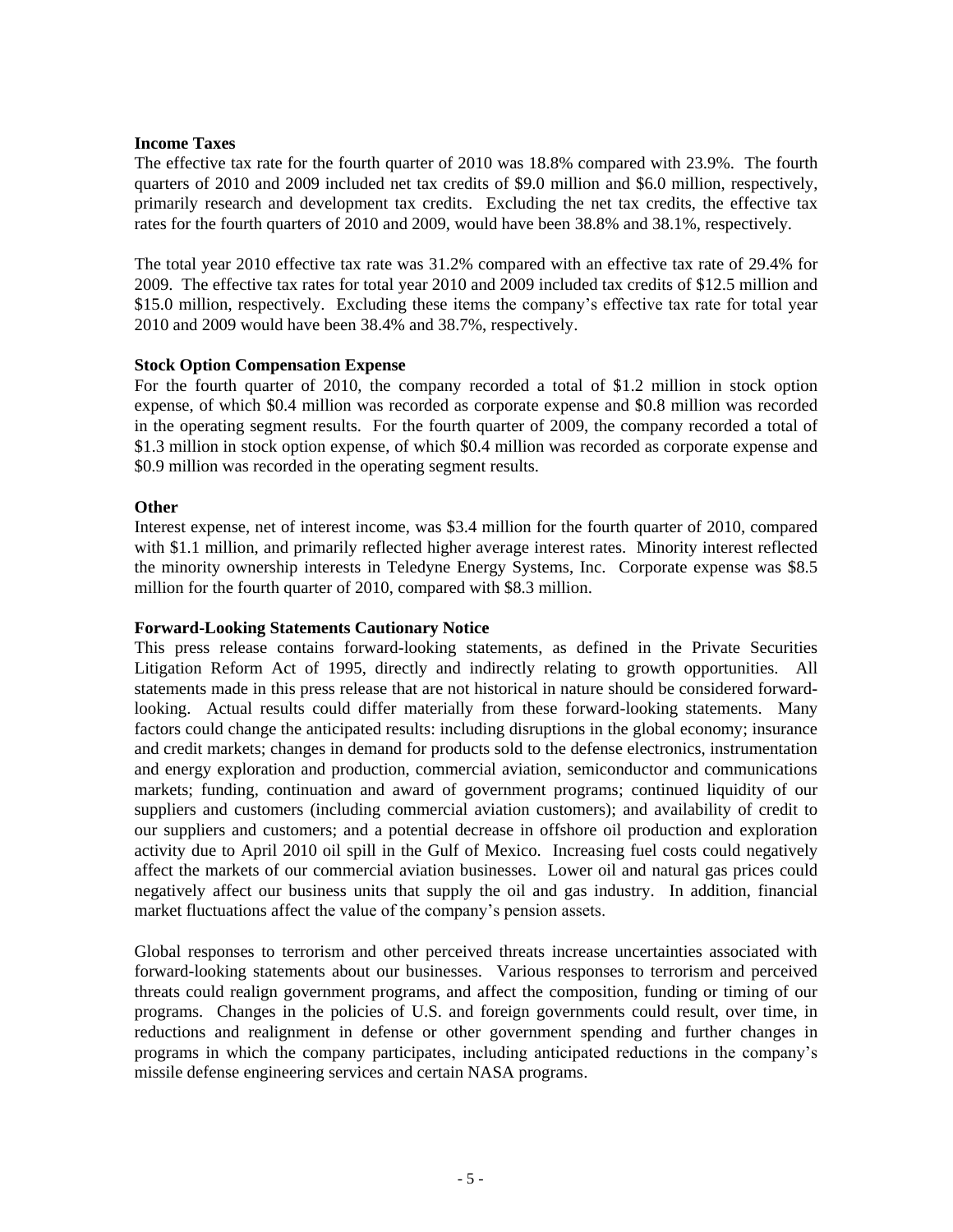The company continues to take action to assure compliance with the internal controls, disclosure controls and other requirements of the Sarbanes-Oxley Act of 2002. While the company believes its control systems are effective, there are inherent limitations in all control systems, and misstatements due to error or fraud may occur and not be detected.

Teledyne Technologies' growth strategy includes possible acquisitions. The company cannot provide any assurance as to when, if or on what terms any other acquisitions will be made. Acquisitions involve various inherent risks, such as, among others, our ability to integrate acquired businesses and retain customers and to achieve identified financial and operating synergies. There are additional risks associated with acquiring, owning and operating businesses outside of the United States, including those arising from U.S. and foreign government policy changes or actions and exchange rate fluctuations.

The pending sale of our piston engines businesses and the pending acquisition of DALSA Corporation are subject to a number of closing conditions, including in the case of the DALSA transaction the receipt of DALSA shareholder approval. Anticipated benefits of the DALSA acquisition are subject to numerous risks and uncertainties, including Teledyne's ability to integrate the acquired operations, retain customers and achieve operating synergies, the ability of DALSA to develop and market new products, the operating results of DALSA being lower than anticipated, and unexpected acquisition-related costs and expenses.

Additional information concerning factors that could cause actual results to differ materially from those projected in the forward-looking statements is contained in Teledyne Technologies' periodic filings with the Securities and Exchange Commission, including its 2009 Annual Report on Form 10-K and its 2010 first quarter, second quarter and third quarter Forms 10-Q. The company assumes no duty to update forward-looking statements.

A live webcast of Teledyne Technologies' fourth quarter earnings conference call will be held at 11:00 a.m. (Eastern) on Thursday, January 27, 2011. To access the call, go to www.companyboardroom.com or www.teledyne.com approximately ten minutes before the scheduled start time. A replay will also be available for one month at these same sites starting at 12:00 p.m. (Eastern) on Thursday, January 27, 2011.

| Investor Contact: | <b>Jason VanWees</b><br>$(805)$ 373-4542 |
|-------------------|------------------------------------------|
| Media Contact:    | Robyn McGowan                            |

(805) 373-4540

Media Contact:

###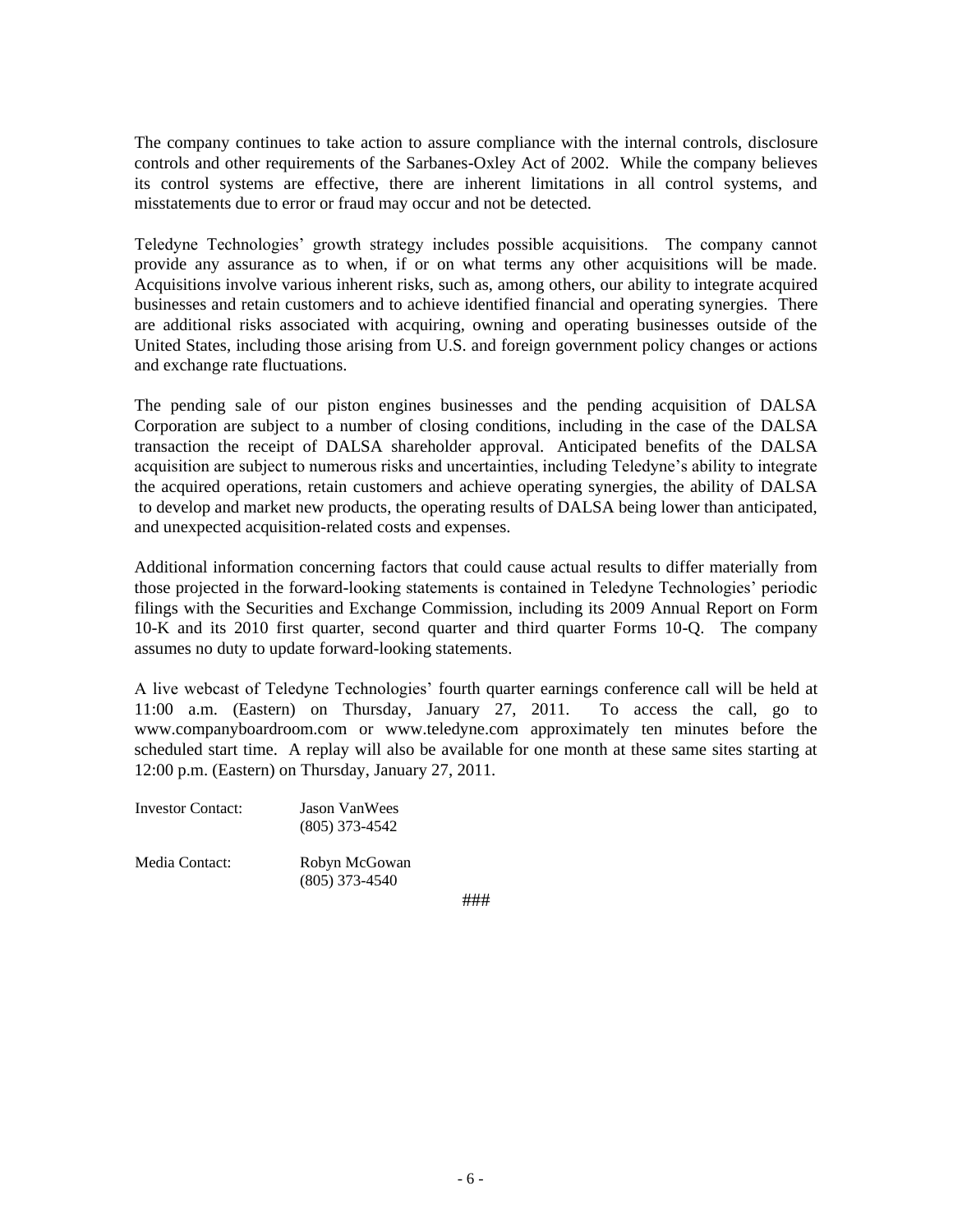#### **TELEDYNE TECHNOLOGIES INCORPORATED CONSOLIDATED STATEMENTS OF INCOME FOR THE FOURTH QUARTER AND FISCAL YEAR ENDED JANUARY 2, 2011 AND JANUARY 3, 2010**

(Unaudited, - In millions, except per share amounts)

|                                                    | Fourth<br><b>Ouarter</b><br>2010 |       | <b>Fourth</b><br><b>Ouarter</b><br>2009 |       | Total<br>Year<br><b>2010</b> |           | <b>Total</b><br>Year<br>2009 |           |
|----------------------------------------------------|----------------------------------|-------|-----------------------------------------|-------|------------------------------|-----------|------------------------------|-----------|
| Net sales                                          | \$                               | 452.3 | \$                                      | 454.4 |                              | \$1,777.9 |                              | \$1,765.2 |
| Costs and expenses:                                |                                  |       |                                         |       |                              |           |                              |           |
| Costs of sales                                     |                                  | 309.1 |                                         | 324.2 |                              | 1,238.8   |                              | 1,256.0   |
| Selling, general and administrative expenses       |                                  | 95.4  |                                         | 86.9  |                              | 358.8     |                              | 343.2     |
| Total costs and expenses                           |                                  | 404.5 |                                         | 411.1 |                              | 1,597.6   |                              | 1,599.2   |
| Income before other income and (expense) and taxes |                                  | 47.8  |                                         | 43.3  |                              | 180.3     |                              | 166.0     |
| Other income (expense), net                        |                                  | 0.7   |                                         | 0.1   |                              | $1.6\,$   |                              | (0.1)     |
| Interest expense, net                              |                                  | (3.4) |                                         | (1.1) |                              | (6.5)     |                              | (4.8)     |
| Income before income taxes                         |                                  | 45.1  |                                         | 42.3  |                              | 175.4     |                              | 161.1     |
| Provision for income taxes (a)                     |                                  | 8.5   |                                         | 10.1  |                              | 54.8      |                              | 47.3      |
| Net income before minority interest                |                                  | 36.6  |                                         | 32.2  |                              | 120.6     |                              | 113.8     |
| Less: net income attributable to minority interest |                                  |       |                                         |       |                              | (0.1)     |                              | (0.5)     |
| Net income attributable to Teledyne Technologies   | \$                               | 36.6  | \$                                      | 32.2  | \$                           | 120.5     | S                            | 113.3     |
| Diluted earnings per common share                  | \$.                              | 0.99  | \$                                      | 0.88  | \$                           | 3.27      | <sup>\$</sup>                | 3.10      |
| Weighted average diluted common shares outstanding |                                  | 36.9  |                                         | 36.7  |                              | 36.9      |                              | 36.6      |

(a) Total year 2010 includes tax credits of \$12.5 million, of which \$9.0 million was recorded in the fourth quarter. Total year 2009 includes tax credits of \$15.5 million and additional income tax expense of \$0.5 million primarily related to the impact of California income tax law changes. Of these amounts, \$6.0 million was recorded in the fourth quarter.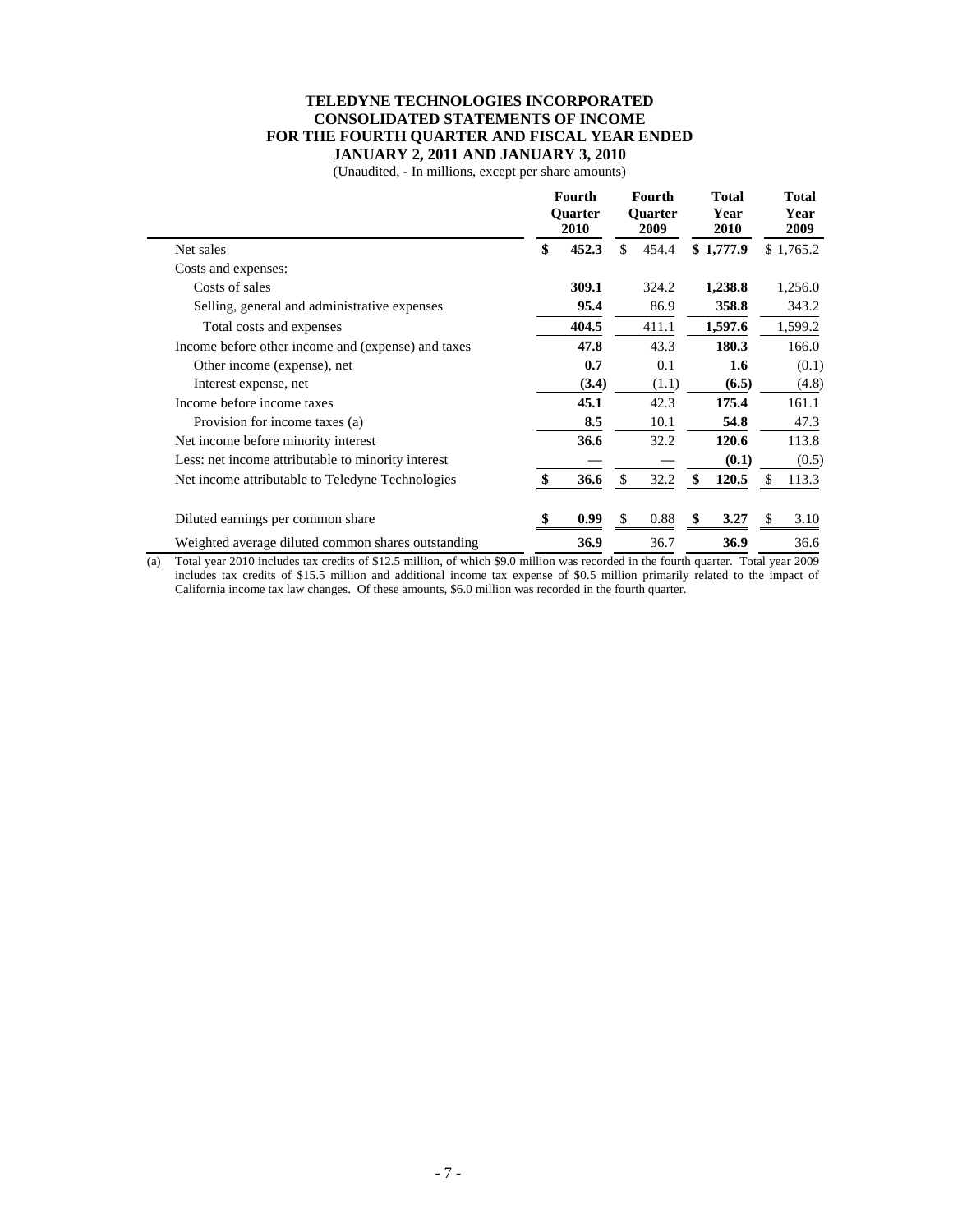#### **TELEDYNE TECHNOLOGIES INCORPORATED SUMMARY OF SEGMENT NET SALES AND OPERATING PROFIT (LOSS) FOR THE FOURTH QUARTER AND FISCAL YEAR ENDED JANUARY 2, 2011 AND JANUARY 3, 2010**

**Fourth Fourth Total Total Quarter 2010 Quarter 2009 % Change Year 2010 Year 2009 % Change** Net sales: Electronics and Communications **\$ 335.6** \$ 321.9 4.3% **\$ 1,295.0** \$ 1,232.2 5.1% Engineered Systems **67.3** 86.5 (22.2)% **279.9** 347.0 (19.3)% Aerospace Engines and Components (a) **30.8** 26.9 14.5% **133.7** 113.1 18.2% Energy and Power Systems **18.6** 19.1 (2.6)% **69.3** 72.9 (4.9)% Total net sales **\$ 452.3** \$ 454.4 (0.5)% **\$ 1,777.9** \$ 1,765.2 0.7% Operating profit (loss) and other segment income: Electronics and Communications **\$ 48.1** \$ 46.0 4.6% **\$ 173.1** \$ 163.9 5.6% Engineered Systems **6.3** 7.9 (20.3) % **28.5** 31.5 (9.5)% Aerospace Engines and Components **(0.8)** (3.0) \* **1.8** (5.4) \* Energy and Power Systems **2.7** 0.7 **\*** 5.7 3.3 72.7% Segment operating profit and other segment income **\$ 56.3** \$ 51.6 9.1 % **\$ 209.1** \$ 193.3 8.2% Corporate expense **(8.5)** (8.3) 2.4 % **(28.8)** (27.3) 5.5% Other income (expense), net **0.7** 0.1 \* **1.6** (0.1) \* Interest expense, net **(3.4)** (1.1) \* **(6.5)** (4.8) 35.4% Income before income taxes **45.1** 42.3 6.6 % **175.4** 161.1 8.9% Provision for income taxes (b) **8.5** 10.1 (15.8)% **54.8** 47.3 15.9% Net income before minority interest **36.6** 32.2 13.7 % **120.6** 113.8 6.0% Less: Net income attributable to minority interest **—** — \* **(0.1)** (0.5) (80.0)% Net income attributable to Teledyne Technologies **\$ 36.6** \$ 32.2 13.7 % **\$ 120.5** \$ 113.3 6.4 %

(Unaudited, - In millions)

(a) The company is currently in the process of a potential sale of this segment. Should the sale proceed, this segment would be classified as a discontinued operation.

(b) Total year 2010 includes tax credits of \$12.5 million, of which \$9.0 million was recorded in the fourth quarter. Total year 2009 includes tax credits of \$15.5 million and additional income tax expense of \$0.5 million primarily related to the impact of California income tax law changes. Of these amounts, \$6.0 million was recorded in the fourth quarter.

\* percentage change not meaningful